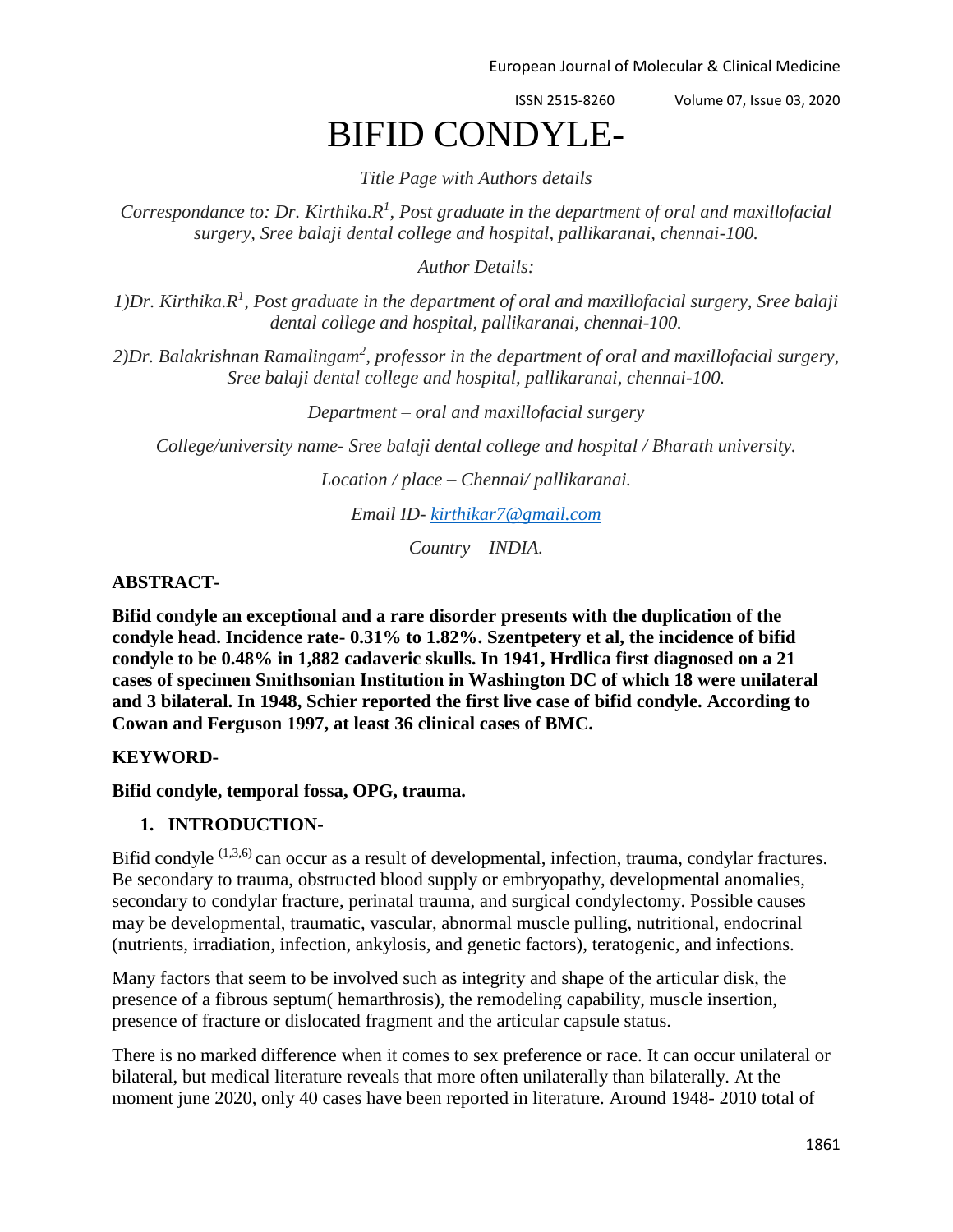ISSN 2515-8260 Volume 07, Issue 03, 2020 131 living cases were reported. In recent years, there has been a sudden increase in the number of cases reported, which may be attributed to the widespread use of radiographic (mostly CT scan) methods.

2. **Methods –** pubmed search for the ([All Fields] AND ("bone and bones"[MeSH Terms] OR ("bone"[All Fields] AND "bones"[All Fields]) OR "bone and bones"[All Fields] OR "condyle"[All Fields]) AND ("mandible"[MeSH Terms] OR "mandible"[All Fields])) AND (Review[ptyp] AND "loattrfree full text"[sb]).



#### **3. Discussion –**

On Radiographic examination<sup>(2,3)</sup>- OPG, computed tomography  $(CT)$  – axial and coronal section MRI, ultrasonography, and cone beam CT scan plays an important role. Accordingly, Sampaio et al, 1968 a retrospective study which reported CT was more a reliable method when compared with OPG because it tells you the condylar morphology but also helps to perform differential diagnosis with tumors and primary osseous cysts, metastatic lesions, fracture, dislocation, displacement, degenerative bony lesions and metabolic lesions.

**Its Characteristic feature** are Vertical depression <sup>(4,5,6)</sup> or deep cleft in the middle of the condylar head. Bifid condyle occurring at anteroposterior position is due to trauma and mediolateral plane has developmental origin. Dennison et al. considered that only the anteroposterior-oriented condyles are "true" BMC and that those in mediolateral position must be excluded from the grouping and instead be termed "condylar notching".

Bifid condyle with akylosis- This may cause a deformity of the articular fossa, compromising functions such as the speech, mastication, and limitation of mouth opening. Asymptomatic (congenital etiology) patients are detected in routine examination. Whereas symptomatic patient has pain, swelling, noise, hypomobility, joint block, deflection, joint luxation, limitation of mouth opening, ankylosis, facial asymmetry, and swelling in the aff ected region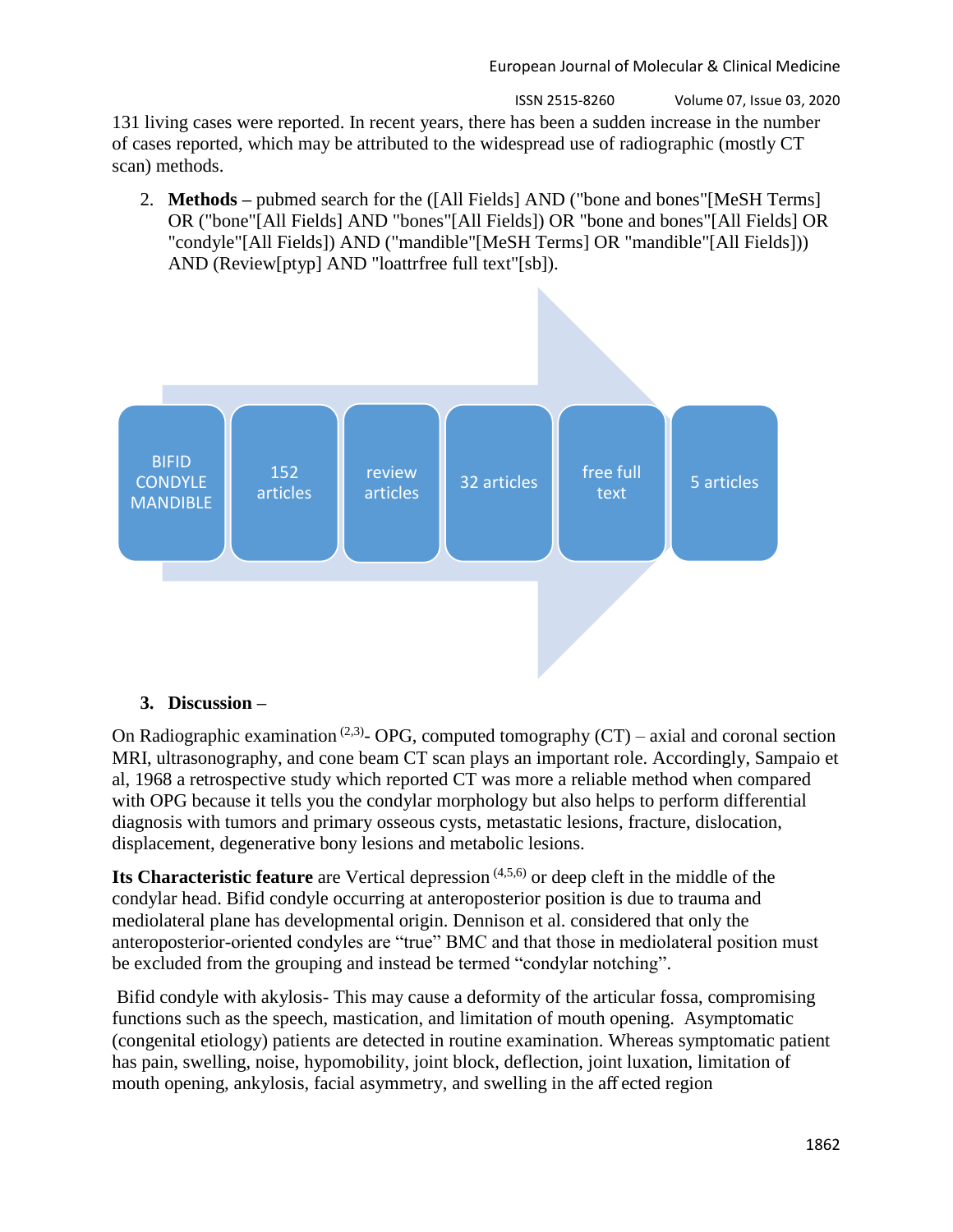ISSN 2515-8260 Volume 07, Issue 03, 2020 Non-steroidal anti-inflammatory  $(1,4)$  drugs, physiotherapy or occlusal splint (hard or soft) are recommended as a conservative approach. Surgical treatment has only been described to restore function in BMC with ankyloses, in cases of symptomatic resistant to conservative treatments. Proper treatment depends on the symptom. Patients with associated articular ankylosis might need surgical condylectomy or arthroplasty.

Hrdlicka postulated that obstructed blood supply to the condyle during its development can result in the division to the condyle. Blackwood suggested the persistence of vascularized fibrous septa which disappears normally at the age 2 which might lead to an error in the development (influences the ossification), that could in turn give rise to the bifid condyle.

Poswillo et al <sup>(4)</sup> stated that bifidism occurs as a result of changes in the position of disc or form, leading to the formation of intra-articular septa across the joint space (bifid condyle). Gundlach et al <sup>(5)</sup> he believed that combination of tetratogenic and misdirection of the muscle fibers influences the bone formation. He experimentally injected N-methyl nitrosurea in rats. According to Artvinli & Kansu<sup>(3)</sup> postulates that the trauma as the major cause with dislocation of joint integrity due to birth trauma, condylar fractures or surgical condylectomy.

According to Heserk et al, the site of the fracture (head, neck of condyle) and its relation to the insertion of the lateral pterygoid muscles are factors determining the future development of bifid condyle. According to de Sales et al  $^{(2)}$ , 2004 proposed that trauma involving TMJ or micro trauma due to malocclusion might cause bifid condyle. According to Jordi Borrás-Ferreres et.al  $(6)$ , in a systematic review of 431 articles found that patients with bifid condyle had an average age of 30.6 (SD=14.7) years. Women to men ratio found to be 1.4:1. Both right and left bifid condyle were equally prevalent, there was no side discrimination.

Unilateral involvement was the most common in which 25% were Mediolateral condylar position. Bifid condyle was common among patients accounting for about 80.1%, 7 trifid and 2 tetrafid condyles were found. Traumatic etiology was present in 40.8% while 55.9% didn't have any relevant medical background. 60% of the patient were asymptomatic( 86 literature) , others the common complaint was hypo mobility( 49 literature), arthralgia(38 literature), articular noise(35 literature). Occlusal splint and physiotherapy was the common treatment opted by the patients.

According to Andras szentpetery et al  $(5)$ , he assessed 1882 skulls from Hungary at the period of Neolithic period to the 18th century. He analyzed 2077 cases, of which 2077 condyles 7 cases with signs of a bifid condyle were found. No cases with complete bifid condyles were seen. Of these 7 cases, 2 were left and 5 were right partially bifid condyles; sex predilection 2 were found in males, 5 in females. In all 7 cases, the grooving was mainly anteroposteriorly directed, dividing the condyles in a medial and a lateral half. Menezes et al, examined 50,080 OPG radiographs between 1999 and 2006 and reported only nine bifid condyle cases was present. Later in 2010, Miloglu et al examined 10,200 OPG in a Turkish population and reported 32 bifid condyle.

According to Szentpetery<sup>(5)</sup> et al in 1990 of 1882 cadaveric study found theat the incidence of this anomaly to be 0.48%. According to the current English literature, which concluded that anteroposterior splitting of the condyle occurs in patients due to trauma while mediolateral splitting is usually developmental in origin. Artvinli and Kansu published a clinical case of a 25 years old woman with bifid and trifid condyles with history of a trauma in a same patient. Other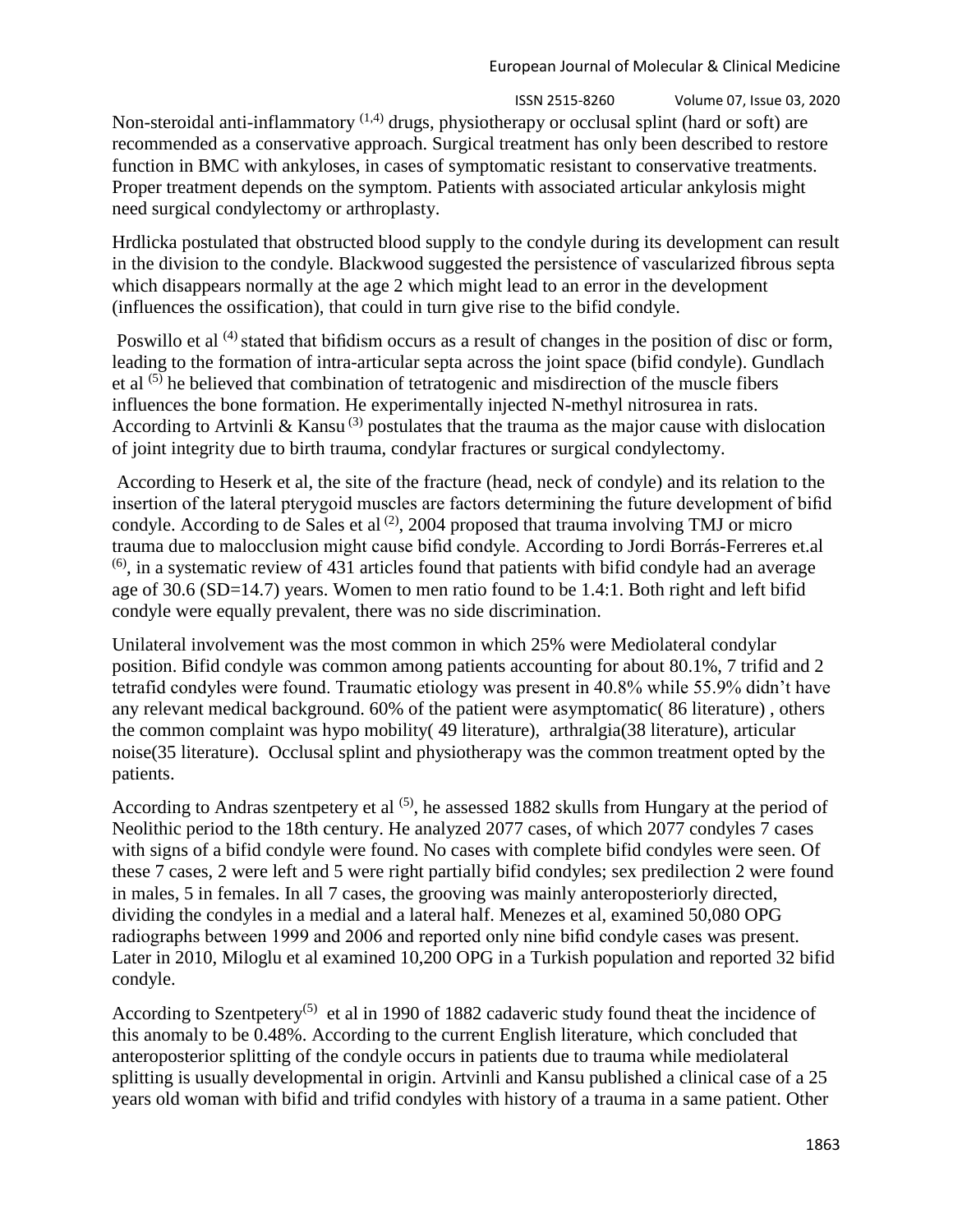ISSN 2515-8260 Volume 07, Issue 03, 2020 authors (6) have proposed that the theory is based on the fact that after a condylar neck fracture, an anteromedial displacement of the condyle is produced due to the lateral pterygoid muscle activity. After the anteromedial displacement a new condylar head appears by metaplasia in a correct anatomic position, whereas the displaced condyle initiates a resorption process. Though this theory cannot be theoretically be same for all age patients. Growth of the condyle in young and adult cannot be the same. According to Almasan et al, the majority of cases have a mediolateral orientation, independently from history of trauma or not.

According to Mahesh et al, he reported a case of 34 years male with gross asymmetry of face, transorbital temporomandibular projection imaging was done and diagnosed with bilateral bifid condyle. The patient was asymptomatic so no treatment was advised. According to Acikoz et al, to evaluate the internal derangement of the TMJ and joint disk magnetic resonance imaging (MRI) is necessary, MRI has been the best tool for diagnosis so far.

The treatment of all symptomatic bifid condyle associated with limited mouth opening, mastication, speech and ankylosis requires surgical intervention (Artvinli & Kansu; de Sales et al.). There are three basic techniques for surgical correction of temporomandibular ankylosis: gap arthroplasty, interpositional arthroplasty and gap arthroplasty along with joint reconstruction (Daniels & Ali), complete ramus condyle reconstruction. In the asymptomatic cases, the treatment is usually conservative or no treatment is necessary, which is similar to the treatment for the closely associated TMJ pain dysfunction syndrome (analgesics and anti-inflammatory agents, muscle relaxants, physiotherapy, splint). Based on Antonia et al.; Martín et al., the patients with bifid condyle must be controlled and followed-up.

Hotz (6) studied radiologically the different stages of condylar remodeling (reformation) after fractures in childrens. In his article he gives a detailed report on the formation of a new condyle in normal position and the resorption of the fractured one. He observed that the idea that the fractured condyle will never form a callus with the rest of the mandible, but undergoes total resorption, and an entirely new condyle is formed in normal position in the mandibular fossa. This article supports his concept, as the development of a new functional condyle has been shown and because no functional force would be able to reposition the fractured condyle. These studies demonstrated good growth potential of the mandibular condyle following fractures in childrens. However, this article shows no formation concerning the age up to which the formation of a new condyle can occur.

According to Edward et al  $(6)$ , 53 year old male patient with the history of condyle fracture accompanied by left bifid condyle and a malformed right condyle. The most common al-kayat and bramley incision was used to expose both the joints. The bony and fibrous adhesions present near the anterior clinoid process were excised, leaving a gap of 2 cm, and wired to the zygomatic arch with 2 stainless steel wires to restore the vertical height of the ramus and prevent reankylosis of the joints. The Coronoidectomy was not found to be necessary and extensive postoperative physiotherapy to the masticatory muscles was planned.

According to Stadnicki et al 1971 reported a baby girl of 3years with symptoms of limited opening, and a bifid condyle following a forceps delivery. She developed TMJ ankylosis and required surgery and a regular follow up. Rupam Sinha <sup>(6)</sup> 2016 reported a case of 24 year old male with discomfit in TMJ, shoulder and neck with bifid condyle, Eagles syndrome and Ely's cyst and was treated with conservatively and given a physiotherapy.